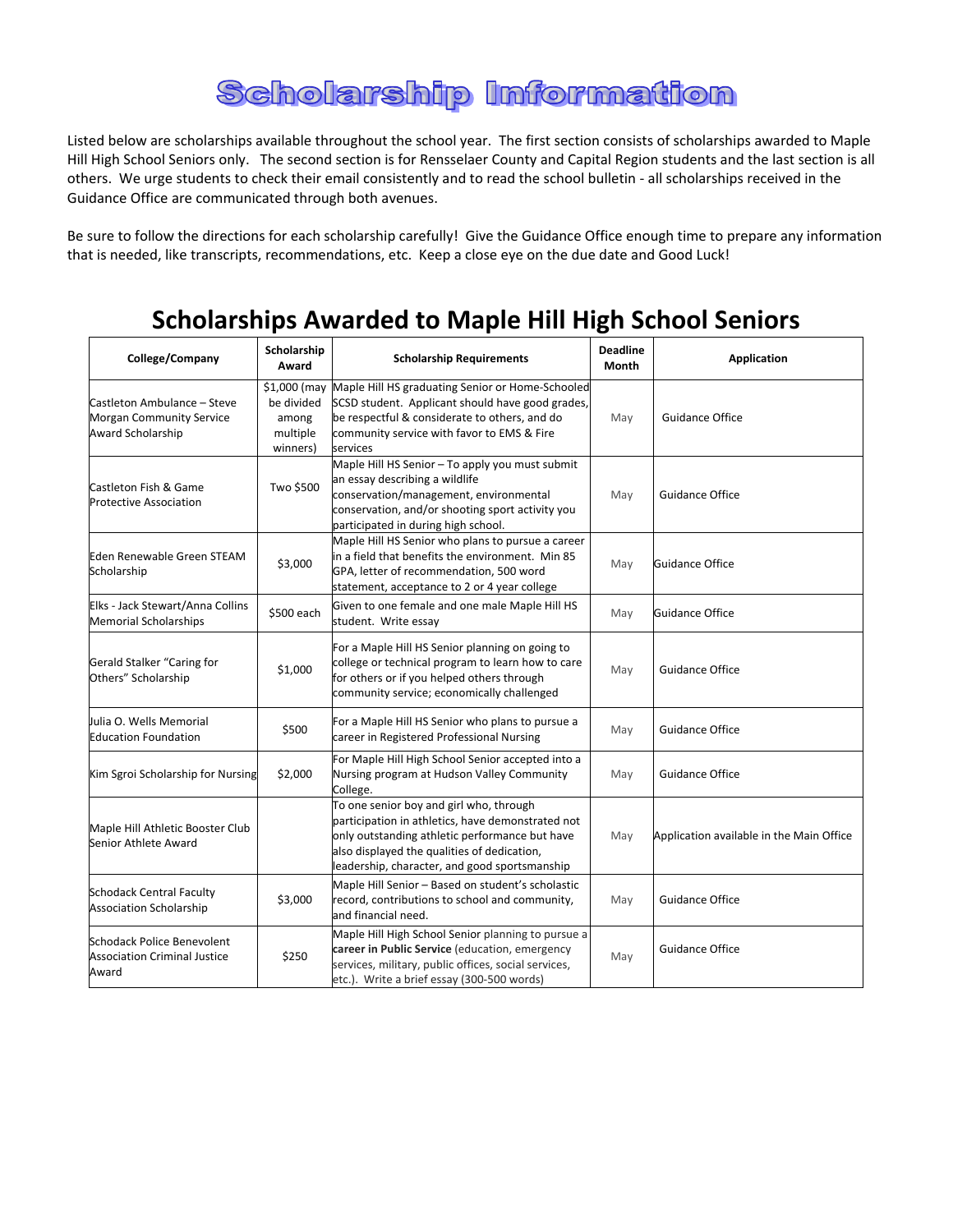## **Scholarships for Rensselaer County and Capital Region Students**

| College/Company                                                                     | Scholarship<br>Award               | Scholarship Requirements                                                                                                                                                                                                                                                | Deadline<br>Month              | Application Information                         |
|-------------------------------------------------------------------------------------|------------------------------------|-------------------------------------------------------------------------------------------------------------------------------------------------------------------------------------------------------------------------------------------------------------------------|--------------------------------|-------------------------------------------------|
| American Legion High School<br>Oratorical Scholarship Program                       | \$500-\$18,000                     | "A Constitutional Speech Contest" - Any high<br>school student may present a speech.                                                                                                                                                                                    | Nov                            | www.legion.org                                  |
| B'nai B'rith Capital Area<br><b>Holocaust Essay Contest</b>                         | \$250, \$150,<br>\$100             | Open to High School and Middle School Students<br>in capital region counties. Write essay on<br>proposed question.                                                                                                                                                      | April                          | www.bbhec.org                                   |
| Beryl H. Moul Memorial Grange<br>Scholarship                                        | \$1,500                            | For Rensselaer County Seniors, based on<br>scholastic achievement, course of study,<br>community service, financial need. Must be<br>pursuing a career in Agriculture, Home Economics,<br>Human Ecology, Forestry, Veterinary Medicine.<br>Second preference Education. | May                            | http://rensselaer.cce.cornell.edu/4-h-<br>vouth |
| CAP COM'S Technology<br>Scholarship                                                 | \$2,500                            | CAP COM members who are graduating seniors<br>with plans to pursue a degree in computer science<br>or information technology.<br>Prepare essay to proposed question                                                                                                     | April                          | www.capcomfcu.org/scholarships                  |
| CAP COM's Making a Difference<br>Award                                              |                                    | Local middle and high school students who show<br>\$500 - \$2,000 outstanding commitment to community service<br>and volunteering.                                                                                                                                      | April                          | www.capcomfcu.org/scholarships                  |
| CAP COM's Legacy Award                                                              | $20 - $2,500$<br>Awards            | Senior pursuing and undergraduate degree must<br>be a member or apply to be a member of the CAP<br>COM Federal Credit Union.<br>Prepare essay to proposed question                                                                                                      | April                          | www.capcomfcu.org/scholarships                  |
| CAP COM's Trades Scholarship                                                        |                                    | CAP COM members who are high school seniors<br>4-\$2,500 Eachor students through age 25 planning to attend or<br>attending a trade school. $1$                                                                                                                          | April                          |                                                 |
| Capital Area Council of Churches<br>- Rev. Dr. Martin Luther King Jr<br>Scholarship |                                    | Senior who show commitment to the ideals and<br>teachings of Dr. King, along with financial need,<br>academic record and evidence of service to<br>school, faith community, and society.                                                                                | March                          | www.CapAreaCC.org                               |
| Capital District Counseling<br><b>Association Scholarship</b>                       | Three<br>\$1,000                   | Local Student enrolling at a Capital Region 2 or 4-<br>year college.                                                                                                                                                                                                    |                                | April/May www.cdcany.org/scholarships           |
| Capital District Counseling<br>Association Scholarship-First<br>Generation          | \$2,500                            | Write short essay.                                                                                                                                                                                                                                                      | April/May                      | www.cdcany.org/scholarships                     |
| Capital District Youth Soccer<br>League                                             | Four \$750                         | Four high school seniors who participated in youth<br>soccer through one of their member clubs                                                                                                                                                                          | April 1                        | http://cdysl.org/                               |
| <b>CEN</b> – Chief Executives Network<br>for Mfg                                    |                                    | HS Sr enrolled in a major which can lead to<br>Several \$1,000 qualifying for a position with a manufacturer;<br>Resident of a Capital Region County                                                                                                                    | April                          | www.cenmfg.org                                  |
| Community Foundation for the<br><b>Greater Capital Region</b>                       | Various                            | <b>Community Foundation handles Scholarships</b><br>dedicated to local students.                                                                                                                                                                                        | Most have<br>March<br>Deadline | www.cfgcr.org                                   |
| <b>CSEA</b>                                                                         | $(18)$ \$1,000                     | High school seniors who are CSEA member's<br>children.                                                                                                                                                                                                                  | April                          | www.cseany.org/education                        |
| CSEA Albany County Local 801<br>George Sheffield Memorial<br>Scholarship            | Three \$1,250                      | Must be child of CSEA Local 801 member; high<br>school senior; at least 80% cumulative average;<br>accepted to two or four yr college, university or<br>trade school                                                                                                    | May                            |                                                 |
| Delta Sigma Theta Sorority, Inc.<br>Albany Alumnae Chapter                          |                                    | must have a 75% or higher average, come from a<br>group historically under-represented in higher<br>education, in need of financial assistance, and<br>demonstrated ability and potential to succeed.                                                                   | March                          | www.dstanya.org                                 |
| <b>Edith Grace Craig Reynolds</b><br>Scholarship - Key Bank                         | \$1,000 per<br>year for 4<br>years | Rensselaer County Senior planning to attend<br>college and is involved with at least two<br>extracurricular activities and exhibits a high<br>standard of citizenship                                                                                                   | June                           |                                                 |
| Festival Celebration Choir - The<br>Neil Hook Vocal Music<br>Scholarship Award      | \$700 &<br>performance             | Seniors in the Greater Capital District that plan to<br>study music (does not need to be a major or<br>career in music).                                                                                                                                                | Feb                            | http://festivalcelebrationchoir.org             |
| Hudson Mohawk Area Health<br><b>Education Center (AHEC)</b>                         | Multiple<br>\$500 each             | Entering approved healthcare-related certificate<br>or degree program at a local community college,<br>university, or training entity within NYS.<br>Applicants from Albany, Essex, Fulton, Hamilton,                                                                   | March                          | https://www.hmahec.org/high-school-<br>students |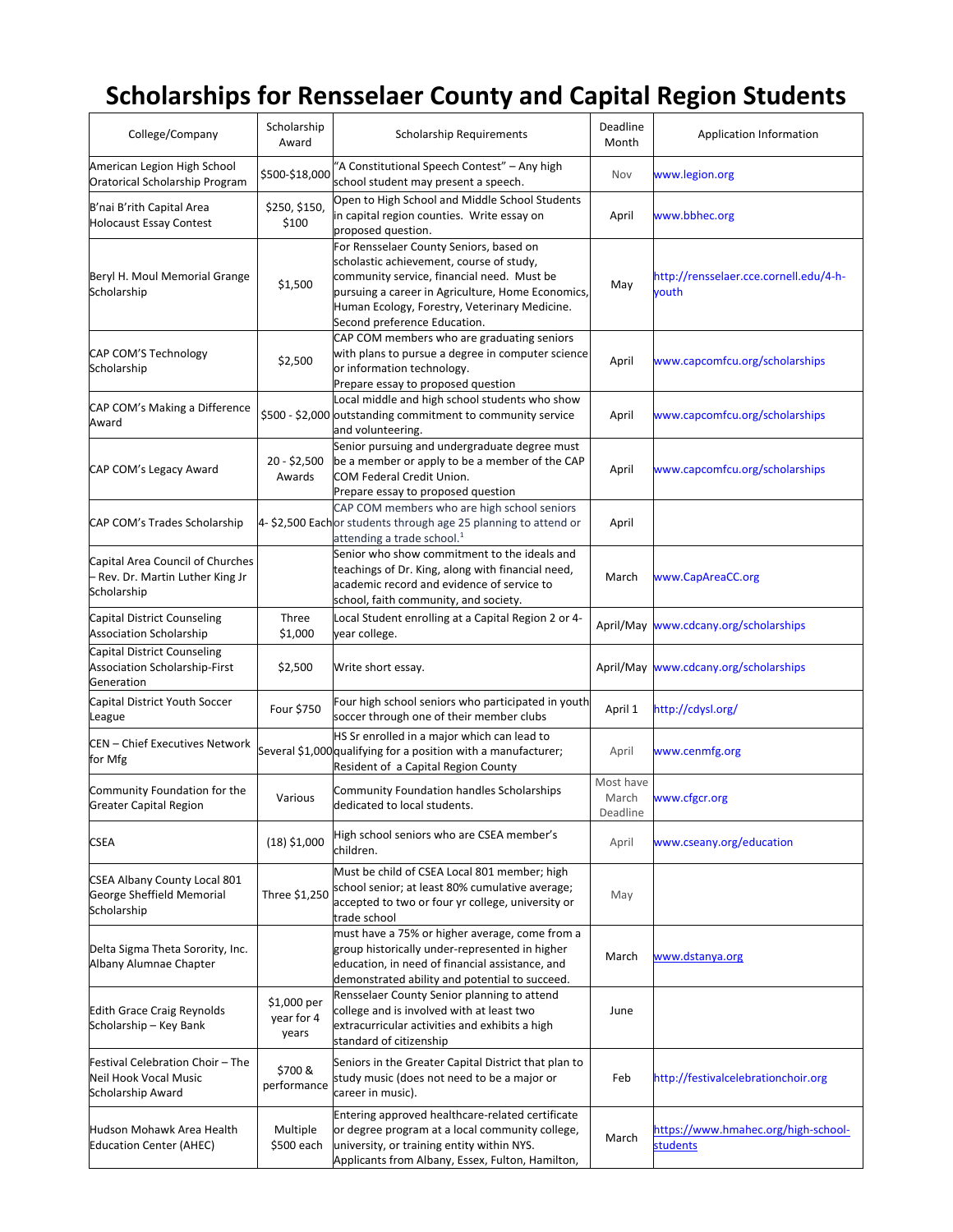|                                                                                                               |                                               | Montgomery, Rensselaer, Saratoga, Schenectady,<br>Warren, and Washington Counties                                                                                                                                                                                                                                                                             |         |                                                                        |
|---------------------------------------------------------------------------------------------------------------|-----------------------------------------------|---------------------------------------------------------------------------------------------------------------------------------------------------------------------------------------------------------------------------------------------------------------------------------------------------------------------------------------------------------------|---------|------------------------------------------------------------------------|
| Hudson Mohawk Road Runners<br>Club - Bill Shrader, Sr. Memorial<br>Scholarhip                                 | \$3,000 each<br>student                       | 3 Male and 3 Female student athletes who<br>participate in cross country or track and field.                                                                                                                                                                                                                                                                  | April   | https://www.hmrrc.com/outreach/scholar<br>ships                        |
| <b>HVCC Scholarship Opportunities</b>                                                                         | Various<br>amounts<br>Various<br>Scholarships | Seniors applying to HVCC for Fall Semester -<br>includes essay                                                                                                                                                                                                                                                                                                | March   | www.hvcc.edu/scholarships                                              |
| Junior League of Albany<br>Rockwell Scholarship Award                                                         | \$1,000                                       | Capital District female graduating student<br>involved in volunteer organizations or activities<br>planning to further their education.                                                                                                                                                                                                                       | April   | https://www.juniorleaguealbany.org/co<br>mmunity/rockwell-scholarship/ |
| National Association of Women<br>in Construction Capital District<br>Chapter                                  | \$1,000                                       | Female Senior who plans to pursue a career in<br>construction, construction management,<br>architecture, civil, mechanical, structural or<br>electrical engineering, etc.                                                                                                                                                                                     | April   | http://www.nawicnycap.org/                                             |
| <b>NYS Society of Professional</b><br><b>Engineers - Capital District</b><br>Chapter                          | $$1,000 -$<br>\$2,500                         | Capital District high school seniors who intend to<br>study engineering                                                                                                                                                                                                                                                                                       | March   | www.capdistpe.org                                                      |
| <b>NYS Retiree Council 10</b>                                                                                 | Four \$1,000<br>(one for each<br>county)      | Albany, Rensselaer, Saratoga, Washington County<br>high school seniors pursuing a degree in education                                                                                                                                                                                                                                                         | March   | http://rc10.ny.aft.org                                                 |
| NYWEA Capital Chapter R. Paul<br>Farrell, Jr. Scholarship                                                     | Two \$500                                     | Senior enrolled in an environmental related<br>curriculum.                                                                                                                                                                                                                                                                                                    | Feb     | https://www.nyweacap.org                                               |
| Price Chopper & Market 32                                                                                     | Various                                       | Entrepreneurial AdvantEdge Scholarship (\$5,000)<br>for a senior pursuing a Business major;<br>Community AdvantEdge Scholarship (\$5,000) for a<br>senior pursuing a Business major and is either an<br>active teammate or the child/grandchild of an<br>active, retired, or deceased teammate.                                                               | April   | www.pricechopper.com/scholarships                                      |
| <b>Rensselaer County Deputy</b><br>Sheriff's P.B.A.<br>Deputy Frank J. O'Brien<br><b>Memorial Scholarship</b> | \$500                                         | Senior in Rensselaer County. All may apply with a<br>preference given to students pursuing a career in<br>law enforcement or criminal justice.                                                                                                                                                                                                                | May     |                                                                        |
| Rensselaer County Retired<br><b>Teachers Association</b>                                                      | \$1,000                                       | Rensselaer County Senior who intends to major in<br>education                                                                                                                                                                                                                                                                                                 | March   | Applications are available in the<br>guidance office                   |
| SEFCU                                                                                                         | Various                                       | Six different scholarships available; check website<br>for details. Must be a SEFCU member.                                                                                                                                                                                                                                                                   | January | www.sefcu.com/scholarships                                             |
| TAUM - The Ronald J. Dukes<br>Memorial MLK Scholarship                                                        |                                               | Intended for low to moderate-income students in<br>Rensselaer County seniors- seeks to preserve the<br>legacy of the nonviolent human rights movement<br>by recognizing students for their efforts to<br>implement Dr. King's goals and teachings                                                                                                             | April   | https://taum.org/mlk-scholarship/                                      |
| Uel Wade Music Scholarship                                                                                    |                                               | Any Teenage high school musician<br>Up to \$5,000 (instrumentalist or singer) who resides in<br>Columbia, Greene, or Rensselaer County, or the<br>Capital District in NY, or Berkshire County in MA                                                                                                                                                           | March   | www.uelwade.org                                                        |
| Upstate NY Hosta Society                                                                                      | \$1,000                                       | Senior entering college or vocational school for<br>fields of study in landscape, Designer/Architect,<br>Floriculture, Greenhouse Management, Landscape<br>Maintenance, Gardener/Groundskeeper, Golf<br>Course Maintenance, Arborist, Floral Design,<br>Biology, Natural Resources, Ecology,<br>Environmental Science or other type of<br>Horticulture major. | April   | Applications mailed to guidance office                                 |
| Zonta Club of Albany - The<br>Young Women in Public Affairs<br>Award                                          |                                               | Females age 16-19; active commitment to<br>volunteerism; have exp. Local or student gov't; or<br>workplace leadership                                                                                                                                                                                                                                         | Feb     | www.zonta.org/YWPAaward                                                |
| Zonta Club of Albany<br>Jean M. Coon Humanitarian<br>Award                                                    | \$1,000                                       | High School Jr or Sr residing in Albany, Rensselaer,<br>or Saratoga County for community service.<br>Academic Achievement is not a factor.                                                                                                                                                                                                                    | Feb     | Applications mailed to the guidance<br>office.                         |
| Zonta Club of Upper Hudson<br>Valley - Jean M. Coon<br>Humanitarian Award                                     | \$500 Local                                   | High School Jr or Sr for community service.<br>\$1,000 DistrictAcademic Achievement is not a factor.                                                                                                                                                                                                                                                          | Mar     | Applications mailed to the guidance<br>office.                         |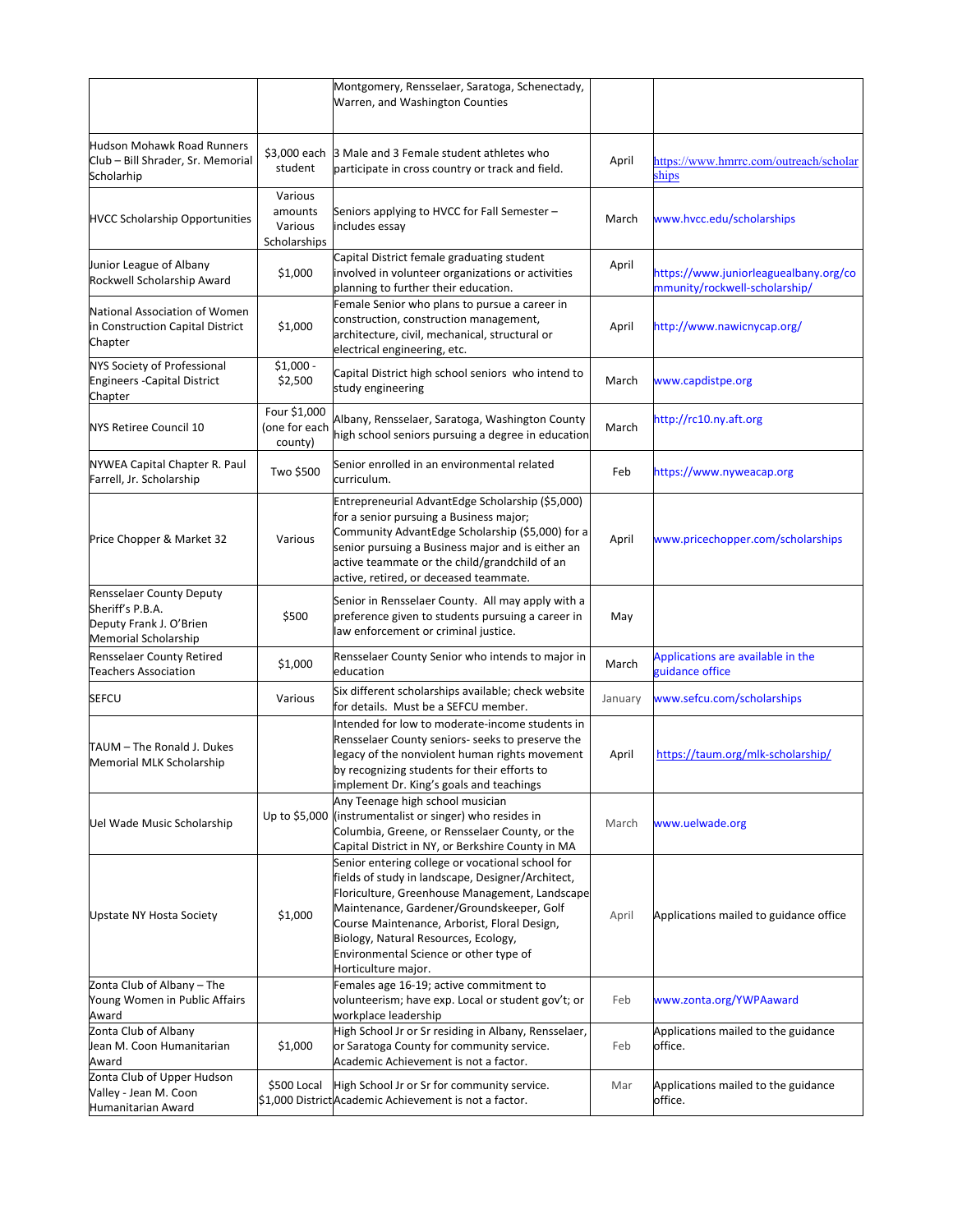## **Scholarships For NYS Students and Nationwide**

| College/Company                                                                    | Scholarship<br>Award                                                                                           | <b>Scholarship Requirements</b>                                                                                                                                                                                                                                                  | Deadline<br>Month                              | <b>Application Information</b>                               |
|------------------------------------------------------------------------------------|----------------------------------------------------------------------------------------------------------------|----------------------------------------------------------------------------------------------------------------------------------------------------------------------------------------------------------------------------------------------------------------------------------|------------------------------------------------|--------------------------------------------------------------|
| Abbott & Fenner                                                                    | \$1,000                                                                                                        | High School Junior or Senior; write essay on topic                                                                                                                                                                                                                               | June                                           | www.abbottandfenner.com/scholarships                         |
| AES Engineering Scholarship                                                        | \$500                                                                                                          | Open to Seniors. Submit an essay on proposed<br>question; not required to be taking engineer courses                                                                                                                                                                             | October                                        | www.aesengineers.com/scholarships                            |
| AFSCME                                                                             | Ten \$2,000<br>Renewable                                                                                       | Graduating high school seniors enrolled in a full-time 2<br>or 4 year institution. The scholarship may be used for<br>any field of study. Parent or guardian must be a full<br>dues-paying AFSCME member.                                                                        | Dec                                            | https://www.afscme.org/member-<br>esources/scholarships      |
| Association of Fire Districts of the State<br>of New York - Ned Carter Scholarship | Four<br>\$1,500                                                                                                | New York State High School Senior graduating June.<br>Must be related to or be a Firefighter, an Explorer, etc.<br>in an affiliated member organization of the Assoc of Fire<br>Districts of the State of NY. Pursuing career in<br>Community Service related areas of endeavor. | Feb                                            | www.firedistnys.com                                          |
| <b>Big Sun Organization</b>                                                        | \$500                                                                                                          | Help young athletes succeed in their academic pursuits.<br>All senior athletes are eligible for this award.                                                                                                                                                                      | June                                           | www.bigsunathletics.com                                      |
| Burger King Scholars Program                                                       |                                                                                                                | High school senior; Recipients are selected based on<br>\$1,000 -\$50,000 their grade point average, work experience,<br>extracurricular activities and/or community service.                                                                                                    | <b>Dec</b>                                     | www.bk-scholars.com/                                         |
| <b>CAPPEX</b>                                                                      | Various                                                                                                        | Cappex.com has a wide variety of scholarships.                                                                                                                                                                                                                                   |                                                | Cappex.com                                                   |
| Coca-Cola Scholars Foundation                                                      | 150<br>\$20,000                                                                                                | Senior carrying a minimum 3.00 GPA at end of Jr yr.<br>planning to pursue a degree at post-secondary<br>institution                                                                                                                                                              | October                                        | www.coca-colascholars.org                                    |
| The College JumpStart Scholarship                                                  | First Place<br>\$1,000                                                                                         | Merit-based open to 10 <sup>th</sup> , 11 <sup>th</sup> , 12 <sup>th</sup> graders. Recognizes<br>students who are committed to using education to<br>better their lives and that of their families and/or<br>communities.                                                       | April                                          | www.jumpstart-scholarship.net                                |
| College Sports Recruiting Scholarships                                             | \$1,000                                                                                                        | Current or future college student who competed in a<br>sport at the high school level - Website contains<br>recruiting info, etc.                                                                                                                                                | July                                           | www.collegesportsscholarship.com                             |
| Dairy Farmers of America -<br>DFA Cares Foundation Scholarship<br>Program          |                                                                                                                | High school seniors that plan to pursue a career in the<br>dairy industry or related field.                                                                                                                                                                                      | Jan                                            | www.dfamilk.com/scholarships                                 |
| <b>Elks Legacy Award</b>                                                           | (300)<br>\$4,000                                                                                               | children and grandchildren of Elk members; high school<br>senior; application must be completed online                                                                                                                                                                           | Feb                                            | www.elks.org/enf/scholars_or<br>www.enf.elks.org/Leg         |
| Elks Most Valuable Student                                                         | 500 Four Yr<br>Scholarships;<br>20 Finalists<br>receive<br>\$20.000-<br>\$50,000; 480<br>Runner-Ups<br>\$4,000 | All Seniors - Do not need to be related to Elks member.<br>Based on academics, leadership, and financial need.                                                                                                                                                                   | Nov                                            | www.elks.org/enf/scholars                                    |
| Elks - NYS Elks Association Scholarship<br>Award                                   |                                                                                                                | High School Senior and son/stepson or<br>daughter/stepdaughter of an elk member in good<br>standing. Must apply to Elks Most Valuable Student.                                                                                                                                   | Dec                                            | http://www.nyselks.org/                                      |
| Epilepsy Foundation Northeastern NY                                                | $3 - $1,000$<br>1-\$500                                                                                        | Senior; Being treated for epilepsy; have plans to further<br>their education                                                                                                                                                                                                     | May                                            | https://bit.ly/EFNENYCollegeScholarship.                     |
| Equitable Excellence Scholarship                                                   | $(100)$ \$5,000<br>Per yr 4 yrs<br>$(100)$ \$2,500                                                             | Recognize students who show potential by<br>demonstrating the qualities of leadership,<br>determination and resilience as critical enablers of their<br>future success.                                                                                                          | Dec. or<br>first<br>10,000<br>application<br>s | https://learnmore.scholarsapply.org/equitable<br>excellence/ |
| Farm Bureau New York Agricultural<br><b>Youth Scholarships</b>                     |                                                                                                                | HS seniors who will continue their education to prepare<br>for a career in some way connected to the diverse<br>agricultural industry.                                                                                                                                           | March                                          | www.nyfb.org                                                 |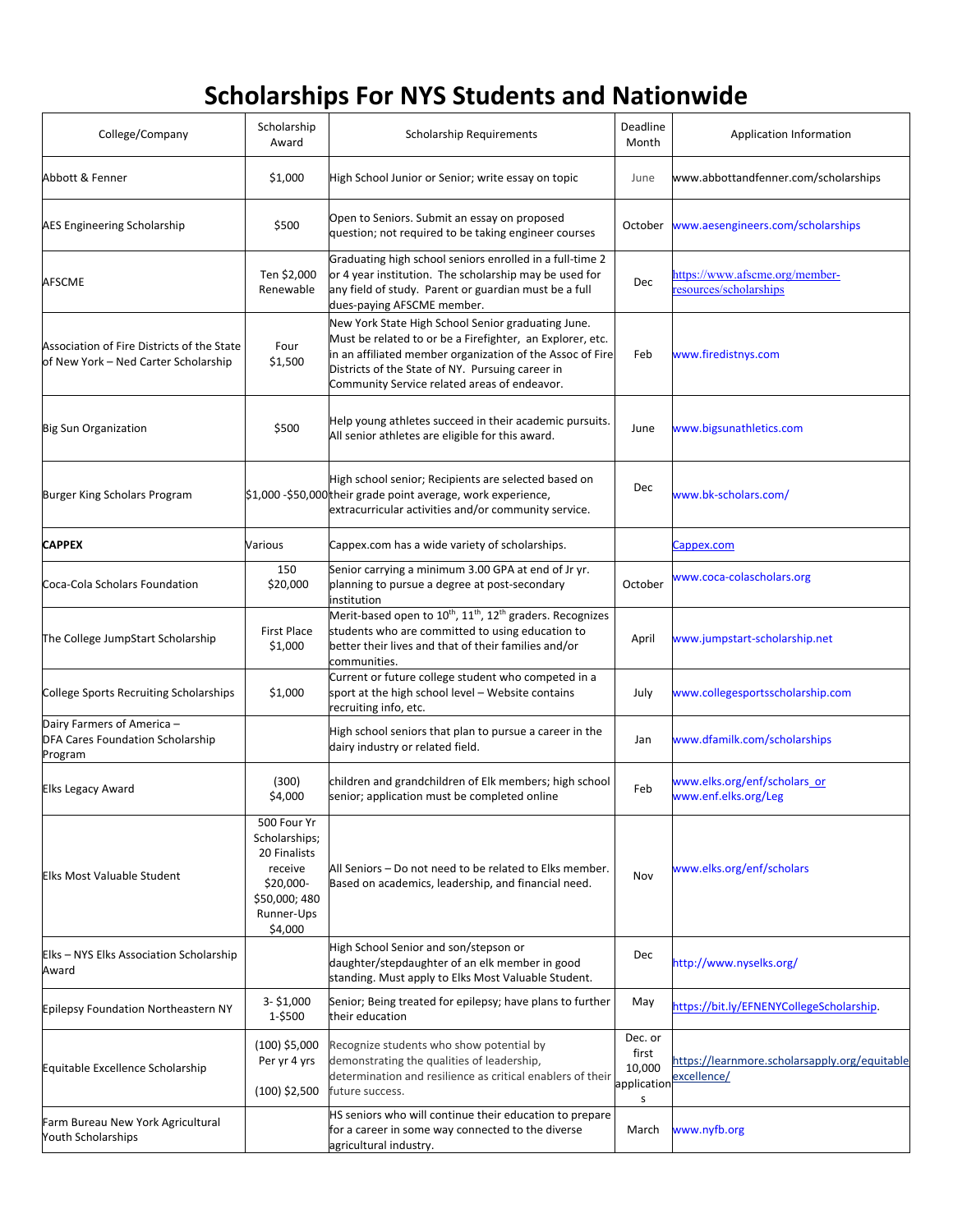| <b>Farm Credit East</b>                                                                            | Several<br>\$1,500 Awards                 | Students pursuing post high school study leading to or<br>enhancing a career in agriculture, forestry or<br>commercial fishing are eligible.                                                                                                                                                                                                                                                                                                                                                                                               | April                           | www.farmcrediteast.com                                                       |
|----------------------------------------------------------------------------------------------------|-------------------------------------------|--------------------------------------------------------------------------------------------------------------------------------------------------------------------------------------------------------------------------------------------------------------------------------------------------------------------------------------------------------------------------------------------------------------------------------------------------------------------------------------------------------------------------------------------|---------------------------------|------------------------------------------------------------------------------|
| FastWeb.com                                                                                        |                                           | This is a terrific site that provides information about<br>thousands of scholarships. Register with FastWeb and<br>begin receiving periodic tips and reminders about<br>college applications and new scholarships.                                                                                                                                                                                                                                                                                                                         |                                 | www.fastweb.com                                                              |
| Firemen's Association of the State of<br>NY-Gerard J. Buckenmeyer Volunteer<br>Scholarship Program | Twenty-five<br>\$1,500                    | Seniors entering college who are actively participating<br>as a volunteer firefighter or jr firefighter, including BSA<br>Explorer posts, Venturing Crews and RAMS; or<br>participating with a volunteer EMS program                                                                                                                                                                                                                                                                                                                       | March                           | www.fasny.com/scholarship                                                    |
| First New York Federal Credit Union                                                                | Four \$1,000                              | First NY FCU Member; Senior; Active volunteer and/or<br>active in community planning on attending college                                                                                                                                                                                                                                                                                                                                                                                                                                  | May                             | Firstnewyork.org                                                             |
| Foundation for Individual Rights in<br><b>Education (FIRE)</b>                                     | \$500 - \$10,000                          | Free Speech Essay Contest for Juniors and Seniors.<br>Submit 700-900 word essay on topic provided                                                                                                                                                                                                                                                                                                                                                                                                                                          | Dec                             | www.thefire.org/contest                                                      |
| GE-Reagan Foundation Scholarship<br>Program                                                        | \$10,000<br>renewable up to<br>4 yrs      | For numerous college-bound seniors who demonstrate<br>exemplary leadership, drive, integrity & citizenship                                                                                                                                                                                                                                                                                                                                                                                                                                 | Jan                             | www.reaganfoundation.org/scholarships                                        |
| The Gene Robb Journalism Scholarship                                                               | \$1,000                                   | For students with a a demonstrated interest in<br>journalism                                                                                                                                                                                                                                                                                                                                                                                                                                                                               | March                           | www.cfgcr.com                                                                |
| H2M Architects & Engineers STEM<br>Scholarship                                                     | Multiple<br>\$1,000                       | Graduating seniors in Tri-State are interested in<br>pursuing a STEM related degree and plan on a career in<br>architecture, engineering, planning, land surveying,<br>landscape architect or environmental science.                                                                                                                                                                                                                                                                                                                       | March                           | https://www.h2m.com/about/#tab-<br><b>Scholarships</b>                       |
| Horatio Alger Scholarship                                                                          |                                           | Assist high school JUNIORS who have demonstrated<br>integrity, determination in overcoming adversity,<br>academic potential, and who aspire to make a unique<br>contribution to society.                                                                                                                                                                                                                                                                                                                                                   | Oct                             | www.horatioalger.org/scholarships                                            |
| Hudson River Community Credit Union<br>College Scholarship Program                                 | Three<br>\$1,000                          | Senior, HRCCU member;                                                                                                                                                                                                                                                                                                                                                                                                                                                                                                                      | April                           | https://www.hrccu.org/member-<br>esources/scholarship/                       |
| The John F. Kennedy Library<br>Foundation - JFK Profile in Courage<br><b>Essay Contest</b>         | \$10,000                                  | All high school students - write an essay                                                                                                                                                                                                                                                                                                                                                                                                                                                                                                  | Jan                             | http://www.jfklibrary.org/Education                                          |
| National Farmers - Farm Kids for<br>College Scholarship                                            | Three \$1,000                             | HS senior planning to major in an agricultural field at an<br>accredited college or university                                                                                                                                                                                                                                                                                                                                                                                                                                             | Feb                             | https://www.nyfb.org/programs/promotion-<br>education/scholarship            |
| National Hemophilia Foundation<br>Scholarship                                                      |                                           | Applicants or immediate family members must be<br>15 Scholarships diagnosed with a bleeding disorder or other chronic<br>disorder. Many scholarships for graduating seniors.                                                                                                                                                                                                                                                                                                                                                               | Feb-May                         | www.hemophilia.org/community-<br>resources/financial-assistance/scholarships |
| The NCWIT Award for Aspirations in<br>Computing                                                    | National<br>Winner - Cash<br>Prize & Trip | Honors 9 <sup>th</sup> -12 <sup>th</sup> grade students who self-identify as<br>women, genderqueer, or non-binary for their<br>computing-related achievements and interests, and<br>encourages them to pursue their passions. Award<br>recipients are selected based on their aptitude and<br>aspirations in technology and computing, as<br>demonstrated by their computing experience,<br>computing-related activities, leadership experience,<br>tenacity in the face of barriers to access, and plans for<br>post-secondary education. | Nov                             | www.aspirations.org/recognitions/AiCAward                                    |
| <b>NY District Kiwanis Foundation</b>                                                              | Four<br>\$1,000                           | Senior student - will be evaluated based on scholastic<br>achievement, merit, need and career goals.                                                                                                                                                                                                                                                                                                                                                                                                                                       | April                           | https://www.kiwanis-<br>ny.org/found/scholar.htm                             |
| NYS Association of Agricultural Fairs                                                              | Up to Ten<br>\$1,500                      | Financial assistance to high school students who have<br>been active in their local fairs and intend to pursue a<br>degree. Application open to all regardless of field of<br>study.                                                                                                                                                                                                                                                                                                                                                       | 2 <sup>nd</sup> Fri in<br>April | www.nyfairs.org                                                              |
| NYS Builders Association - William<br>Morehouse Scholarship                                        | Various                                   | Awards money to qualified students who are pursuing a<br>one, two or four-year college program in construction<br>or related fields in NYS.                                                                                                                                                                                                                                                                                                                                                                                                | April                           | www.nysba.com/ref                                                            |
| NY Water Environment Association                                                                   | 3 Scholarships                            | Graduating senior enrolled a program with a focus on<br>environmental issues. NYWEA Major Scholarship-up to<br>\$4,000-\$12,000 \$12,000; Child of Member Scholarship-\$4,000; General<br>High School Scholarship-\$4,000. Can apply to all three.                                                                                                                                                                                                                                                                                         | February                        | https://www.nywea.org/SitePages/Scholarshi<br>ps/Application.aspx            |